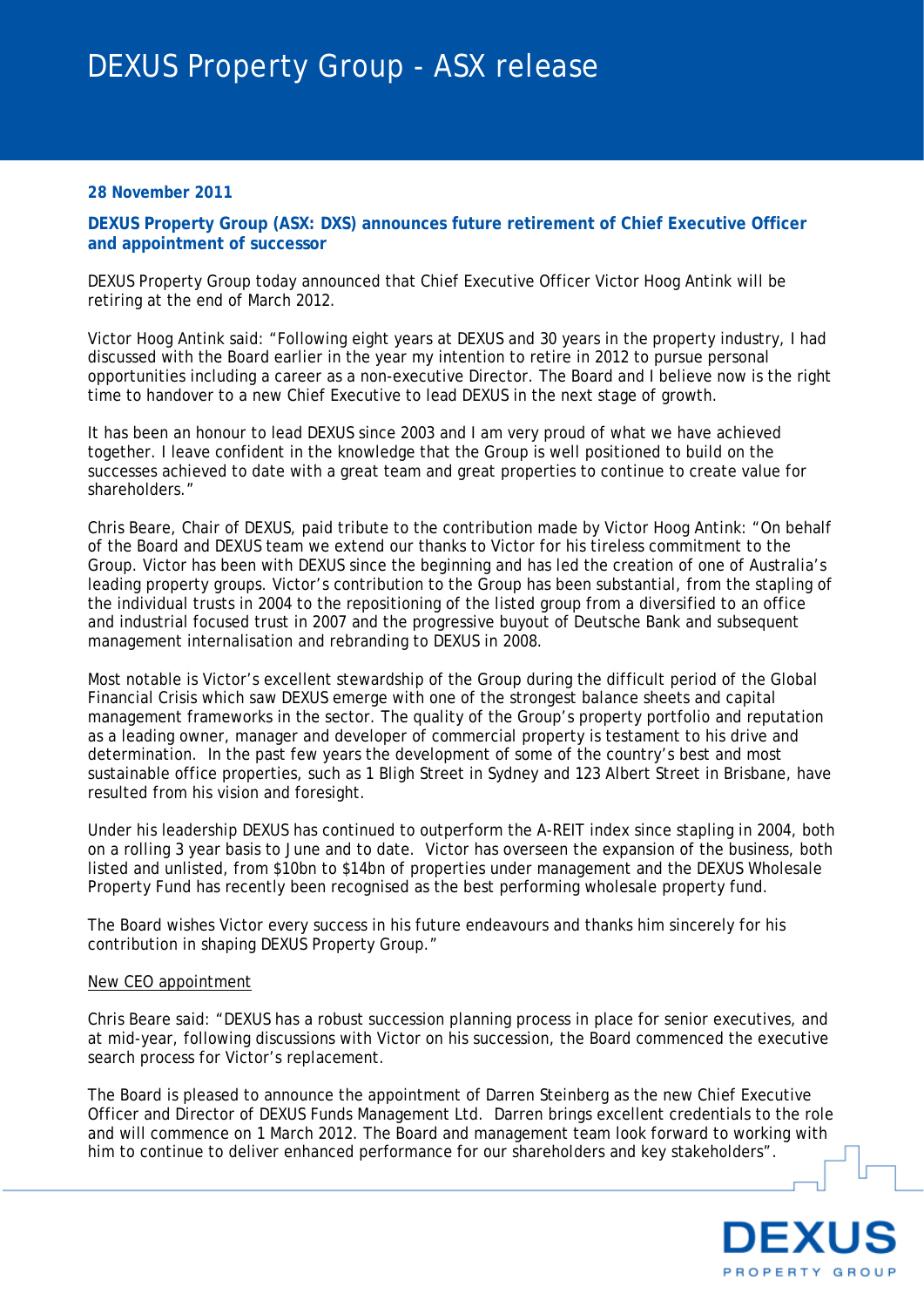Darren is currently the Managing Director for Colonial First State Global Asset Management (CFSGAM) with responsibility for A\$18 billion of listed property, unlisted property and asset management and development functions. Darren has more than 20 years' experience in the property industry with 5 years at CFSGAM and, prior to that, senior property roles with Stockland, Westfield, Lend Lease and Knight Frank.

Darren is the current National President of the Property Council of Australia, a Fellow of the Royal Institution of Chartered Surveyors and a member of the Australian Institute of Company Directors. Darren has a Bachelor of Economics from the University of Western Australia.

Darren Steinberg commented: "I am delighted to be appointed Chief Executive Officer of DEXUS, Australia's leading commercial property group. DEXUS is renowned for the high quality of its property portfolios, experienced property management team, strong capital management and excellent reputation of service excellence and corporate responsibility and sustainability.

I look forward to bringing my experience to the role and leading the DEXUS team in the next stage of the company's development and growth".

Attachment 1: Term Sheet

For further information contact:

| <b>Media Relations</b> |                                                                   | <b>Investor Relations</b> |                                                                        |
|------------------------|-------------------------------------------------------------------|---------------------------|------------------------------------------------------------------------|
| Emma Parry             | $T: (02)$ 9017 1133<br>M: 0421 000 329<br>E: emma.parry@dexus.com | Daniel Rubinstein         | T: (02) 9017 1336<br>M: 0466 016 725<br>E: daniel.rubinstein@dexus.com |
| Ben Leeson             | T: (02) 9017 1343<br>M: 0403 260 754<br>E: ben.leeson@dexus.com   |                           |                                                                        |

#### **About DEXUS**

DEXUS is one of Australia's leading property groups specialising in world-class office, industrial and retail properties with total assets under management of \$13.7bn. In Australia, DEXUS is the market leader in office and industrial and, on behalf of third party clients, a leading manager and developer of shopping centres. DEXUS is committed to being a market leader in Corporate Responsibility and Sustainability. **www.dexus.com**

DEXUS Funds Management Ltd ABN 24 060 920 783, AFSL 238163, as Responsible Entity for DEXUS Property Group (ASX: DXS)